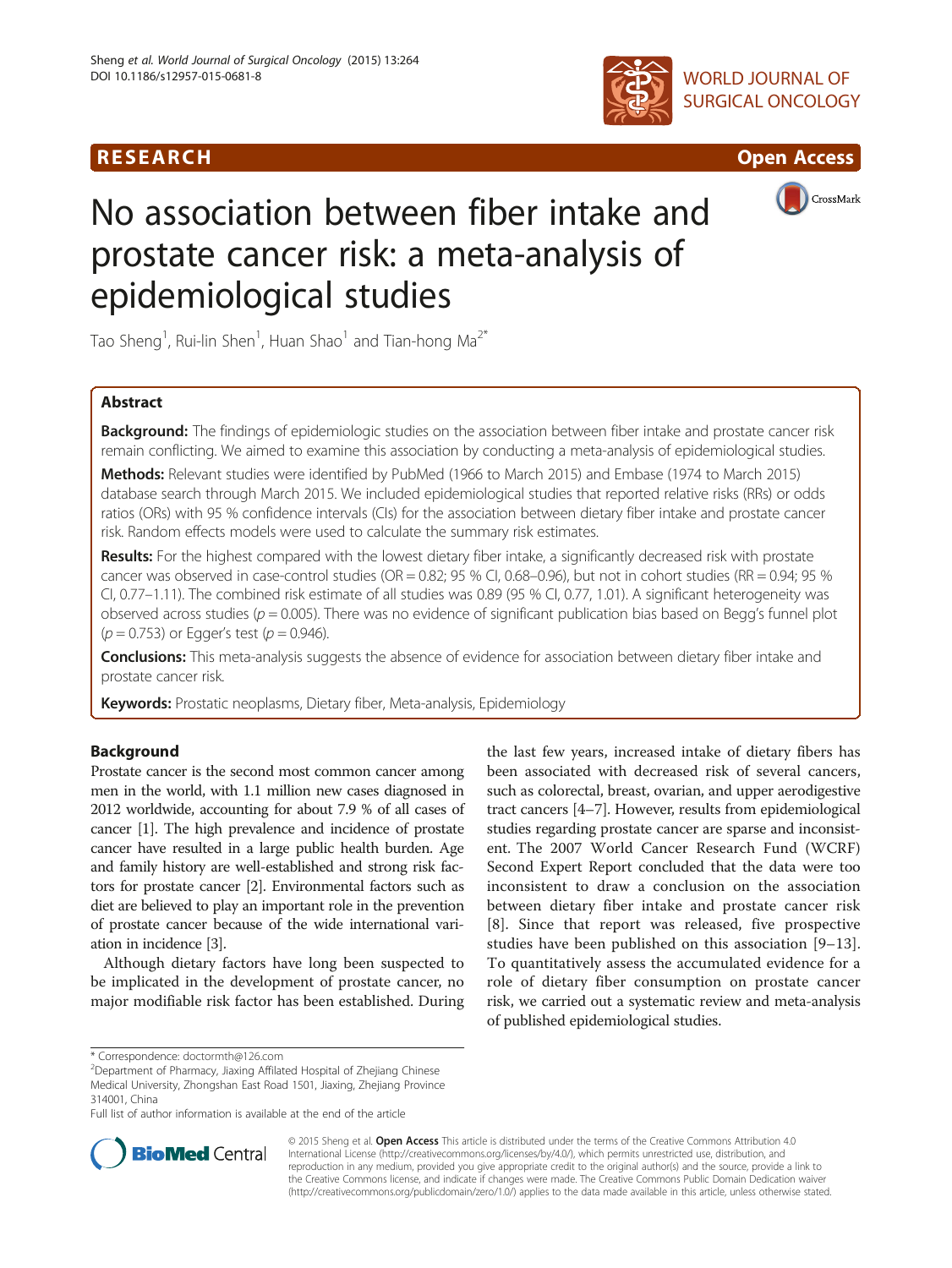## **Methods**

# Selection of studies

Two authors performed a computerized blinded search of MEDLINE (1966 to March 2015) and Embase (1974 to March 2015) databases for relevant epidemiologic studies of dietary fiber consumption in relation to the risk of prostate cancer published in English. Additional publications identified by hand-searching of references of retrieved articles were also included. For computer searches, we used the following words in any field: "fiber" or "fibre" combined with "prostate carcinoma" or "prostatic cancer" or "prostate cancer" or "prostatic carcinoma". Studies were included in the meta-analyses if they presented estimates of the odds ratio (OR) or relative risk (RR) and the corresponding confidence interval (CI) from a case-control or cohort study on the association between fiber intake and incidence of prostate cancer. When multiple reports were published on the same study population, we included the study with the largest number of cases.

Figure 1 gives the flowchart for selection of articles. The primary literature search identified 505 records. After screening the titles and abstracts, 486 articles were excluded because they were either duplicates, review articles, or irrelevant to the current study. Nineteen full-text papers were retrieved. In addition, we included ten studies after reviewing reference lists of retrieved articles or preceding reviews. Twelve studies [[14](#page-9-0)–[25](#page-10-0)] were excluded mostly because of insufficient information to compute its RR or OR and 95 % CI. Finally, we identified 5 prospective studies [[9](#page-9-0)–[13\]](#page-9-0) and 12 case-control studies [[26](#page-10-0)–[37](#page-10-0)] with data that were eligible for inclusion in the meta-analysis.

# Data extraction and classification

The following pieces of information were extracted from published studies: the name of the first author, the year

of publication, the country in which the study was conducted, study design, year of follow-up (cohort studies), year of data collection (case-control studies), sample size, evaluation of exposures, the RR or OR and its 95 % CIs, exposure assessment and range of exposure, and adjusted covariates. Data extraction was conducted independently by two authors, with disagreements resolved by consensus. Considering that prostate cancer is a relatively rare disease, the RR was assumed approximately the same as OR, and the OR was used as the study outcome. If a study provided several ORs, we extracted the ORs reflecting the greatest degree of control for potential confounders. Oishi et al. [\[26](#page-10-0)] presented two ORs for benign prostatic hyperplasia (BPH) and hospital controls, respectively. We chose the risk estimate comparing prostate cancer with hospital controls instead of BPH because it may increase the chance of diagnosing an incidental prostate cancer [[38](#page-10-0)].

## Quality assessment

The study quality was assessed using the nine-star Newcastle-Ottawa Scale (The Newcastle-Ottawa Scale for assessing the quality of nonrandomized studies in metaanalyses. Ottawa, Canada: Dept of Epidemiology and Community Medicine, University of Ottawa. [http://](http://www.ohri.ca/programs/clinical_epidemiology/oxford.htm) [www.ohri.ca/programs/clinical\\_epidemiology/oxford.htm\)](http://www.ohri.ca/programs/clinical_epidemiology/oxford.htm). NOS is an eight-item instrument that allows for the assessment of the patient selection, study comparability, and exposure (for case-control study) or outcome (for cohort study). The range of possible scores is 0–9. The study with score more than 6 was considered of high quality.

# Statistical analysis

We used random effects models to calculate summary ORs and 95 % CIs for the highest vs. the lowest levels of

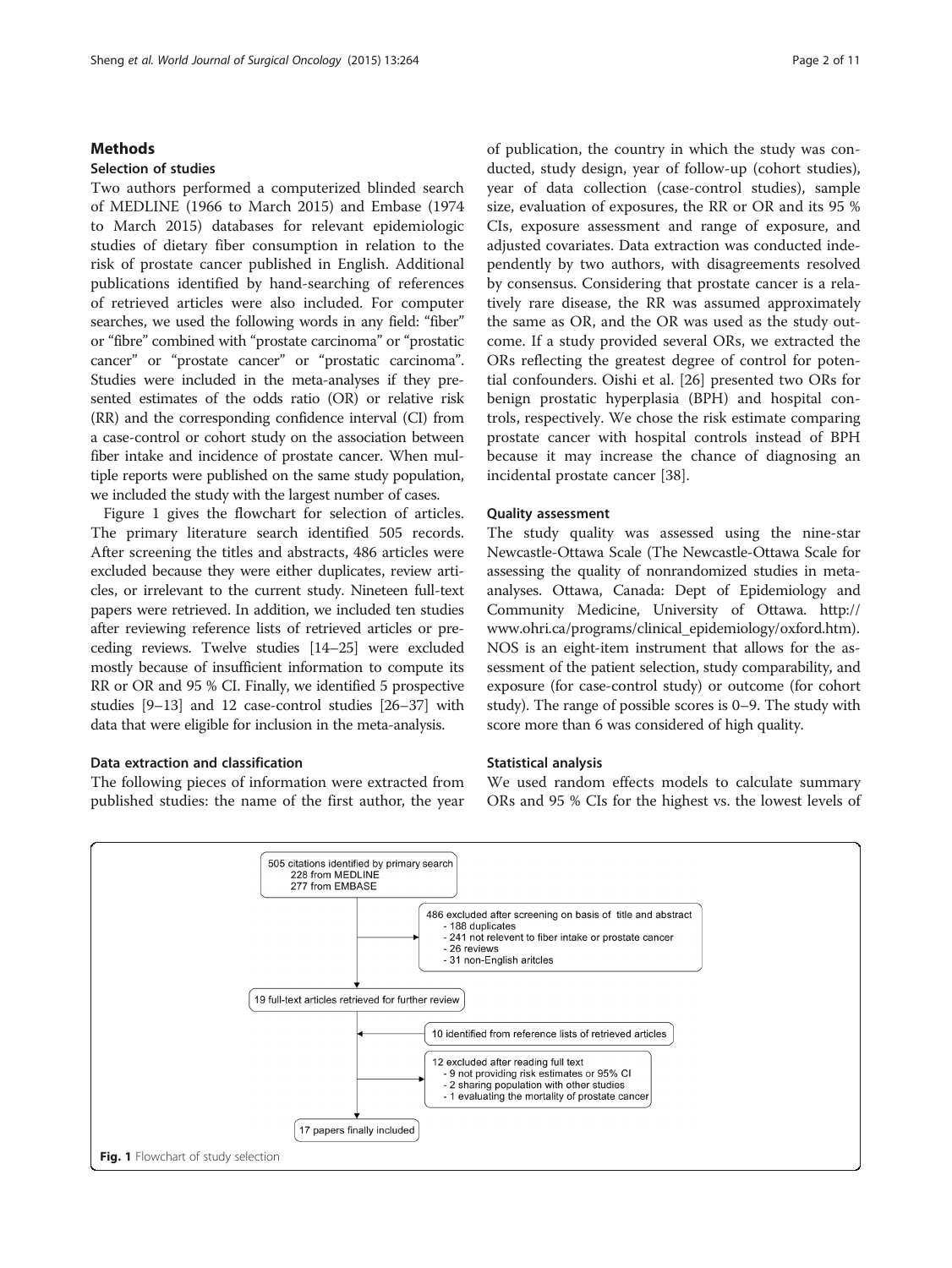dietary fiber because it used a combination of withinstudy variance and between-study variance for computing weights. We evaluated the heterogeneity among studies with the Cochrane Q test [\[39\]](#page-10-0) and  $I^2$  score [\[40\]](#page-10-0). We also estimated the 95 % prediction interval, which further accounts for between-study heterogeneity and evaluates the uncertainty for the effect that would be expected in a new study addressing that same association [[41\]](#page-10-0). To explore the sources of heterogeneity across studies, subgroup analyses were conducted according to study design, study quality, geographic region, and method of dietary assessment. Because adjustments for confounding factors were not consistent between the studies, we also conducted the subgroup analysis according to whether the risk estimates had been adjusted for family history of prostate cancer, body mass index (BMI), and total energy intake. In addition, we further performed a sensitivity analysis to explore sources of heterogeneity. Each study was omitted at a time to assess robustness of the results. In addition to those methods, the Galbraith plot was also used to detect the possible sources of heterogeneity, and a re-analysis was conducted with exclusion of the studies possibly causing the heterogeneity. Meta-regression was also applied to measure the subgroup interaction. The  $p$  value for interaction between two groups is the comparison of subgroup vs. the other. We used  $p < 0.10$  as the indicator of significant interaction. Publication bias was assessed by Begg's [[42](#page-10-0)] and Egger's [[43](#page-10-0)] test. All analyses were performed by using STATA version 11.0 (StataCorp). A  $p$  value < 0.05 was considered significant.

# Results

The characteristics of these studies and the variables evaluated are listed in Table [1](#page-3-0). Six studies were conducted in North America [[10,](#page-9-0) [31](#page-10-0), [33, 34](#page-10-0), [36, 37](#page-10-0)], seven in Europe [[9, 11, 12](#page-9-0), [28](#page-10-0), [30](#page-10-0), [32, 35\]](#page-10-0), two in Japan [[13,](#page-9-0) [26\]](#page-10-0), one in South Africa [[27\]](#page-10-0), and one in Uruguay [\[29\]](#page-10-0). Overall, this meta-analysis included more than 8000 cases of prostate cancer. Information on fiber intake was obtained by interview or self-administered questionnaire using food frequency questionnaires (FFQ) except one using 24-h dietary record [\[12\]](#page-9-0). All of the included studies adjusted for age, and 14 of them included adjustment for energy intake [[6, 9](#page-9-0)–[13,](#page-9-0) [28](#page-10-0)–[31](#page-10-0), [33](#page-10-0)–[36\]](#page-10-0), 8 adjusted for family history [[6, 10, 12,](#page-9-0) [29](#page-10-0)–[31, 36, 37\]](#page-10-0), and 8 adjusted for BMI [[10, 12](#page-9-0), [13](#page-9-0), [29](#page-10-0), [30, 33, 36, 37](#page-10-0)].

As shown in Fig. [2,](#page-6-0) a statistically significant protective effect of dietary fiber intake on prostate was observed in case-control studies (OR = 0.82; 95 % CI, 0.68–0.96), while no such effect was observed in cohort studies (RR = 0.94; 95 % CI, 0.77–1.11). There was no evidence of heterogeneity among case-control ( $p = 0.277$ ,  $I^2 = 17$  %), but significant heterogeneity among cohort studies ( $p = 0.004$ ,  $I^2 = 74.3$  %). When all these studies

were analyzed together, no association was observed between fiber intake and risk of prostate cancer (summary  $OR = 0.89$ ; 95 % CI, 0.77–1.01), with significant heterogeneity among studies ( $p = 0.005$ ,  $I^2 = 53.6$  %). The wide 95 % prediction interval also included the null value and reflected the significant heterogeneity (0.59, 1.52). In a sensitivity analysis excluding one study at a time, the summary OR for prostate cancer ranged from 0.87 (0.75 to 0.99) when the study by Drake et al. [\[11\]](#page-9-0) was excluded to 0.93 (0.83 to 1.03) when the study by Deschasaux et al. [[12](#page-9-0)] was excluded. Through the Galbraith plot, four studies were identified as the major sources of heterogeneity (Fig. [3\)](#page-6-0). After excluding these four studies, there was no study heterogeneity ( $p = 0.915$ ,  $I^2 = 0$ ), and the overall association turned out to be null (OR 1.00, 95 % CI 0.93–1.07). There was no evidence of significant publication bias either with the Egger's test ( $p = 0.946$ ) or Begg's funnel plot  $(p = 0.753)$  (Fig. [4\)](#page-7-0).

Next, we performed subgroup analyses by study quality, geographical region, and the method of exposure assessment (Table [2\)](#page-8-0). When we stratified by study quality, more significant association was observed in studies of low-quality (OR 0.73, 95 % CI 0.56–0.90) compared with studies of high-quality (OR 0.96, 95 % CI 0.83–1.08). Considering the geographic area, the pooled OR was 0.90 (95 % CI, 0.65–1.16) in European studies, 0.90 (95 % CI 0.64–1.06) in North American studies, and 0.95 (95 % CI, 0.72–1.17) in Japanese studies. When separately analyzed by exposure assessment, the ORs were 0.93 (95 % CI 0.76–1.09) for studies that used an interview and 0.94 (0.76–1.10) for with a self-administered questionnaire, respectively.

We also investigated the impact of some confounding factors on the estimates of ORs (Table [2\)](#page-8-0). Family history is the established risk factor for prostate cancer; BMI and energy are potential confounders of the relationship between fiber intake and the risk of prostate cancer. We found that the non-significant relationships between prostate cancer and fiber intake were consistent in all subgroups, whether controlled for family history, BMI, and energy intake or not. Moreover, six studies in our analysis adjusted for these three confounders simultaneously. Therefore, we examined whether more thoroughly adjusting for potential confounders affected the pooled OR. The effect estimates for studies that adjusted for these three confounders or not were ORs of 0.82 (95 % CI 0.54–1.09) and 0.95 (0.84–1.05), respectively.

In addition, after stratification according to food source and solubility, none of the subtypes could lower the incidence of prostate cancer significantly, except for legume fiber, though it is based on only one cohort study [[12](#page-9-0)]. We also pooled the ORs by clinical characteristics of prostate cancer. The summary ORs did not indicate that high fiber intake had a significant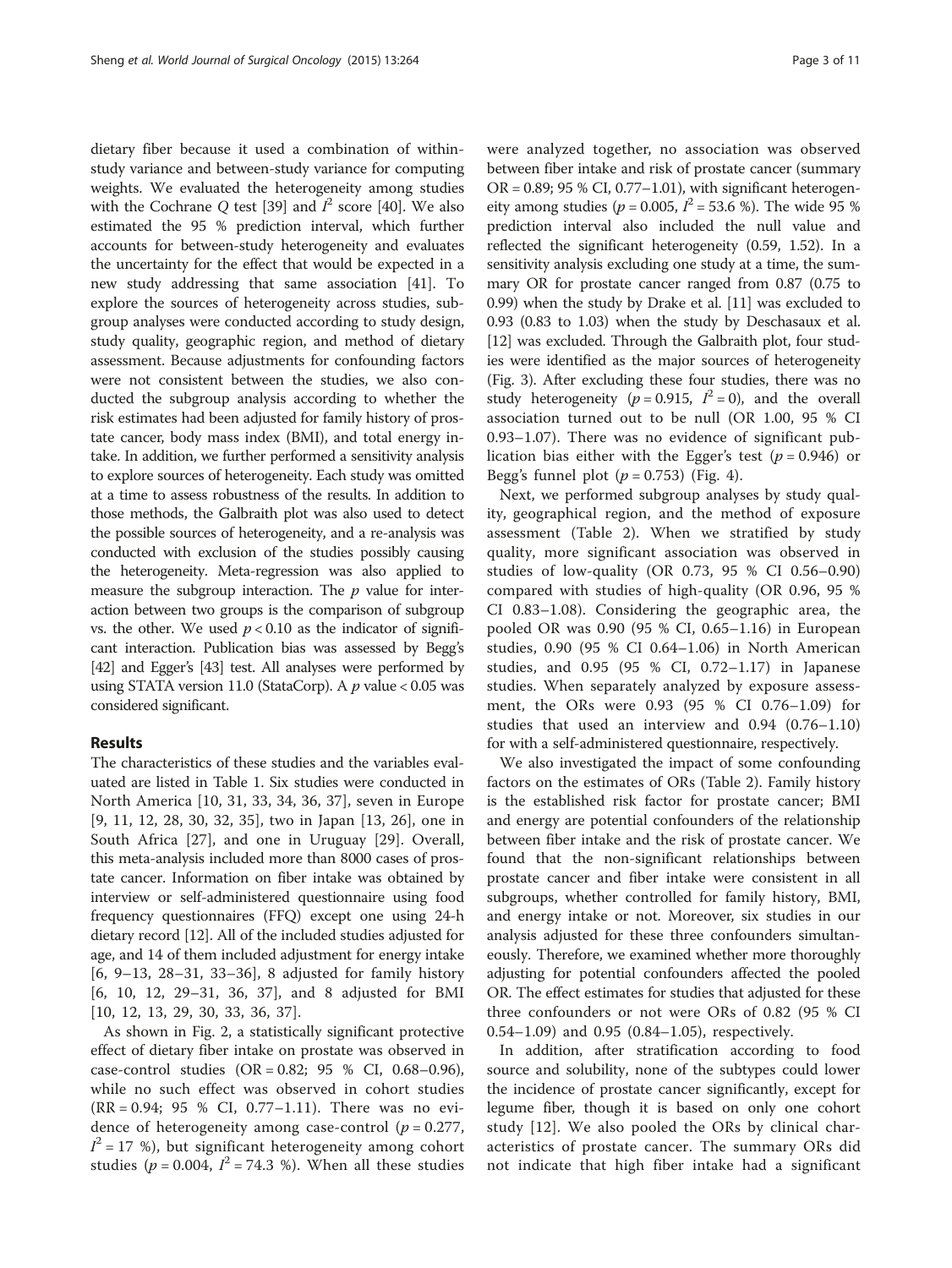| Authors and<br>publication year          | Study<br>design | Country                |           |           | Study period Cases/subjects Exposure range                                        | RR (95 % CI)           | Variables of adjustment                                                                                                                                                                                                                                                                                  | Study<br>quality <sup>a</sup> | Other variables evaluated                                                               | Assessment                                                            |
|------------------------------------------|-----------------|------------------------|-----------|-----------|-----------------------------------------------------------------------------------|------------------------|----------------------------------------------------------------------------------------------------------------------------------------------------------------------------------------------------------------------------------------------------------------------------------------------------------|-------------------------------|-----------------------------------------------------------------------------------------|-----------------------------------------------------------------------|
| Oishi et al.<br>1988 [26]                | HCC             | Japan                  | 1981-1984 | 100/200   | Ever vs. none                                                                     | $0.78(0.45 - 1.37)$    | Age                                                                                                                                                                                                                                                                                                      | 5                             | None                                                                                    | Interview FFO<br>(31 items)                                           |
| Walker et al.<br>1992 [27]               | PCC             | South Africa 1998-1990 |           | 166/332   | $\geq$ 15 vs. <15 g/day                                                           | $0.6(0.4-1.0)$         | Age                                                                                                                                                                                                                                                                                                      | 6                             | None                                                                                    | Interview FFQ<br>(unknown items)                                      |
| Andersson<br>et al. [35]                 | <b>PCC</b>      | Sweden                 | 1989-1994 | 526/1062  | The highest quartile<br>$(225.9 \text{ q/day})$ vs. the<br>lowest $(<15.9$ g/day) | $0.82$ $(0.58 - 1.15)$ | Age, energy                                                                                                                                                                                                                                                                                              | 6                             | Advanced prostate cancer                                                                | Interview and<br>self-administered<br>questionnaire FFC<br>(68 items) |
| Vlajinac et al.<br>1997 [28]             | <b>HCC</b>      | Serbia                 | 1990-1994 | 101/303   | the lowest                                                                        |                        | The highest tertile vs. 4.02 (1.38-11.73) Age, residence, energy,<br>protein, fat total,<br>saturated fatty acids,<br>carbohydrate, total<br>sugar, retinol, retinol<br>equivalent, a-tocopherol,<br>folic acid, vitamin $B_{12}$ ,<br>sodium, potassium,<br>calcium, phosphorus,<br>magnesium, and iron | 6                             | None                                                                                    | Interview FFQ<br>$(150$ items)                                        |
| Deneo-Pellegrini HCC<br>et al. 1999 [29] |                 | Uruguay                | 1993-1997 | 175/408   | The highest quartile<br>(≥27.2 g/day) vs. the<br>lowest $(<18.2$ g/day)           | $1.5(0.8-2.6)$         | Age, residence,<br>urban/rural status,<br>education, family history<br>of prostate cancer, BMI,<br>and total energy intake                                                                                                                                                                               | 6                             | None                                                                                    | Interview FFO<br>(64 items)                                           |
| Ramon et al.<br>2000 [30]                | <b>HCC</b>      | Spain                  | 1994-1998 | 270/704   | The highest quartile<br>$(≥39.5 g/day)$ vs. the<br>lowest $(<13.1$ g/day)         | $1.0(0.7-1.5)$         | Age, residence, family<br>history of prostate<br>cancer, BMI, and<br>energy intake                                                                                                                                                                                                                       | 8                             | None                                                                                    | Interview FFO<br>$(141$ items)                                        |
| Lu et al.<br>2001 [31]                   | <b>PCC</b>      | <b>USA</b>             | 1993-1997 | 65/197    | The highest quartile<br>(≥13.7 g/day) vs. the<br>lowest $(<7.9$ g/day)            | $1.81(0.55 - 5.96)$    | Age, race, education,<br>alcohol drinking,<br>pack-years of smoking,<br>family history of prostate<br>cancer, and total dietary<br>caloric intake                                                                                                                                                        | 8                             | None                                                                                    | Interview FFO<br>(98 items)                                           |
| Pelucchi et al.<br>2004 [32]             | <b>HCC</b>      | Italy                  | 1991-2002 | 1294/1745 | The highest quintile<br>$(221.1 g/day)$ vs. the<br>lowest $($ < 12.3 g/day)       | $0.93(0.71 - 1.22)$    | Age, study center,<br>education, family<br>history of prostate<br>cancer, smoking habit,<br>alcohol consumption<br>and total energy intake                                                                                                                                                               | 7                             | Insoluble fiber, cellulose,<br>vegetable fiber, fruit fiber, (78 items)<br>grain fiber. | Interview FFO                                                         |
| McCann et al.<br>2005 [33]               | <b>PCC</b>      | <b>USA</b>             | 1986-1991 | 433/971   | The highest quartile<br>$($ >38 g/day) vs. the<br>lowest ≤15 g/day                | $1.21(0.73 - 2.01)$    | Age, education, BMI,<br>cigarette smoking status,<br>and total energy                                                                                                                                                                                                                                    | $\overline{7}$                | None                                                                                    | Interview FFQ<br>$(172$ items)                                        |
| Walker et al.<br>2005 [34]               | <b>HCC</b>      | Canada                 | 1997-1999 | 80/414    | The highest tertile vs. 1.10 (0.58-2.07)<br>the lowest                            |                        | Age, alcohol, energy, fat,<br>carbohydrate, calcium,                                                                                                                                                                                                                                                     | 6                             | None                                                                                    | Interview FFQ<br>$(66$ items)                                         |

# <span id="page-3-0"></span>Table 1 Study characteristics of published cohort and case-control studies on dietary fiber intake and prostate cancer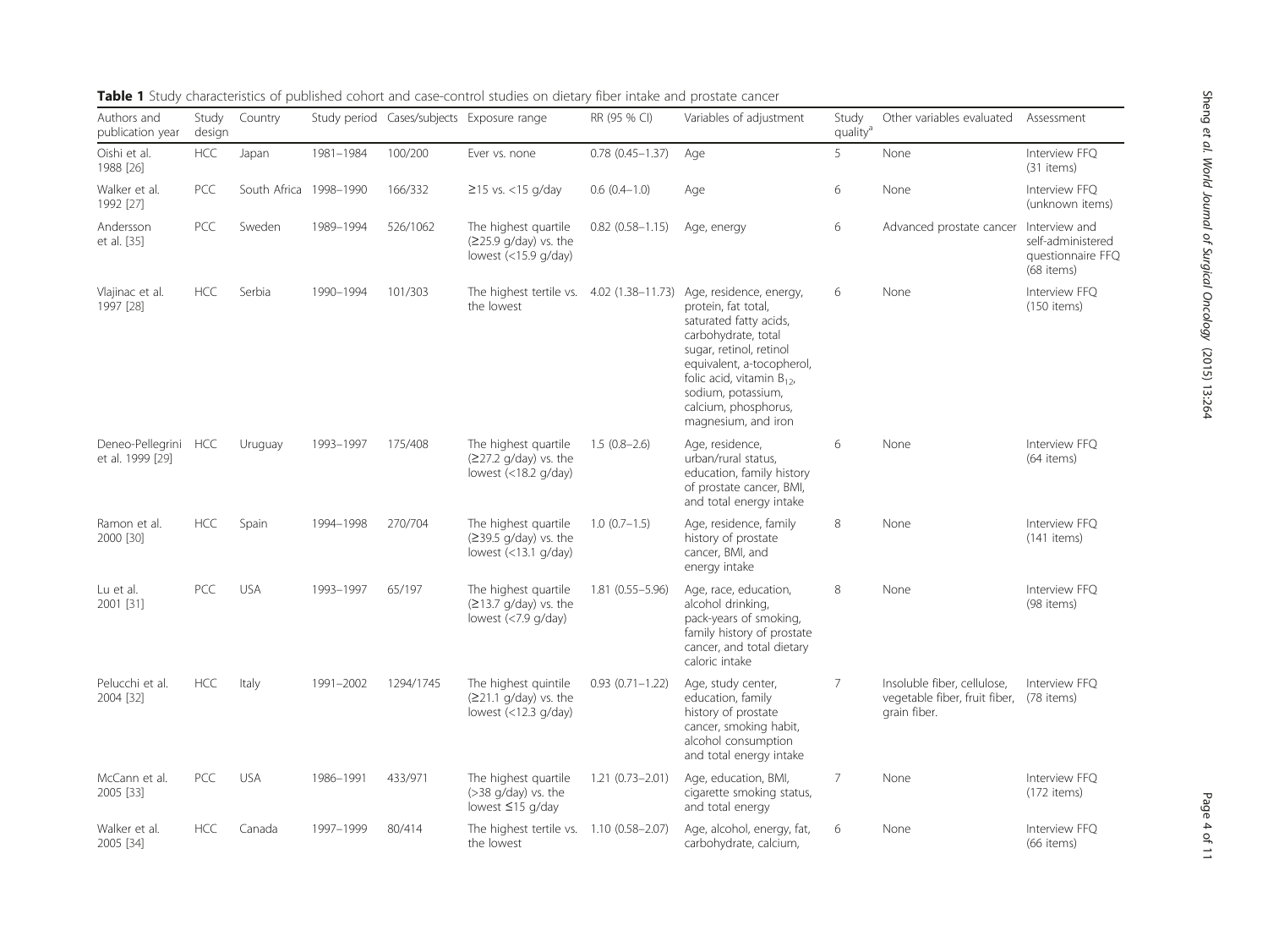Sheng

et al. World

Journal of Surgical Oncology

(2015) 13:264

|                                              |            |               |           |              |                                                                                   |                     | protein, and cholesterol<br>intake                                                                                                                                                                                                                                                                                                                                                    |   |                                                                                                                   |                                                         |
|----------------------------------------------|------------|---------------|-----------|--------------|-----------------------------------------------------------------------------------|---------------------|---------------------------------------------------------------------------------------------------------------------------------------------------------------------------------------------------------------------------------------------------------------------------------------------------------------------------------------------------------------------------------------|---|-------------------------------------------------------------------------------------------------------------------|---------------------------------------------------------|
| Lewis et al.<br>2009 [36]                    | <b>HCC</b> | <b>USA</b>    | 1998-2004 | 478/860      | The highest tertile<br>(≥20.7 q/day) vs. the<br>lowest (<13.7 g/day)              | $0.56(0.35 - 0.89)$ | Age, education, BMI,<br>smoking history, family<br>history of prostate<br>cancer in first-degree<br>relatives, and total<br>caloric intake                                                                                                                                                                                                                                            | 6 | None                                                                                                              | Self-administered<br>questionnaire FFQ<br>(100 items)   |
| Suzuki et al.<br>2009 [9]                    |            | Cohort Europe | 1993-2007 | 2747/142,590 | The highest quintile<br>(≥30.4 g/day) vs. the<br>lowest $(<17.8$ g/day)           | $1.02(0.87 - 1.19)$ | Age, energy intake,<br>height, weight, smoking,<br>education, and marital<br>status                                                                                                                                                                                                                                                                                                   | 8 | Vegetables fiber, fruit<br>fiber, cereal fiberLocal,<br>advanced, low-grade,<br>and high-grade prostate<br>cancer |                                                         |
| Nimptsch et al.<br>2011 [10]                 | Cohort USA |               | 1986-2002 | 5112/49,934  | The highest quintile<br>$(≥26 g/day)$ vs. the<br>lowest $(≤15.4 g/day)$           | $1.01(0.92 - 1.12)$ | Age, BMI, height, history<br>of diabetes, family history<br>of prostate cancer, race,<br>smoking, vigorous<br>physical activity, energy<br>intake, alcohol intake,<br>calcium intake,<br>alphalinolenic acid, and<br>tomato sauce                                                                                                                                                     | 7 | Local, advanced, low-grade<br>and high-grade prostate<br>cancer                                                   | Self-administered<br>questionnaire FFQ<br>$(131$ items) |
| Drake et al.<br>2012 [11]                    |            | Cohort Sweden | 1991-2009 | 817/8128     | The highest quintile<br>(≥23.7 g/day) vs.<br>$(17.6 \text{ g/day})$ the<br>lowest | $1.15(0.89 - 1.49)$ | Age, year of study entry,<br>season of data collection,<br>energy intake, height,<br>waist, physical activity,<br>smoking, educational<br>level, birth in Sweden,<br>alcohol, calcium, selenium                                                                                                                                                                                       | 9 | Low-risk, high-risk, and<br>symptomatic prostate<br>cancer                                                        | Interview FFQ<br>$(168$ items)                          |
| Deschasaux et al. Cohort France<br>2014 [12] |            |               | 1994-2007 | 139/3313     | The highest quartile vs. 0.47 (0.27-0.81)<br>the lowest                           |                     | Age, energy intake<br>without alcohol,<br>intervention group,<br>number of 24-h dietary<br>records, smoking status,<br>educational level,<br>physical activity, height,<br>BMI, alcohol intake, family<br>history of prostate cancer,<br>prostate-specific antigen,<br>calcium intake, processed<br>meat intake, tomato<br>product intake, vitamin E<br>intake, and blood<br>selenium | 7 | Soluble fiber, insoluble<br>fiber, cereal fiber,<br>vegetable fiber, fruit<br>fiber, legume fiber                 | 24-h dietary record                                     |
| Vidal et al.<br>2015 [37]                    | <b>HCC</b> | <b>USA</b>    | 2007-2012 | 156/430      | The highest tertile vs. 0.79 (0.31-1.97)<br>the lowest                            |                     | Age, race, family history,<br>caloric intake, carbohydrate<br>intake, BMI, diabetes,                                                                                                                                                                                                                                                                                                  | 6 | Low-grade and<br>high-grade prostate<br>cancer                                                                    | Interview FFQ<br>$(61$ items)                           |

Table 1 Study characteristics of published cohort and case-control studies on dietary fiber intake and prostate cancer (Continued)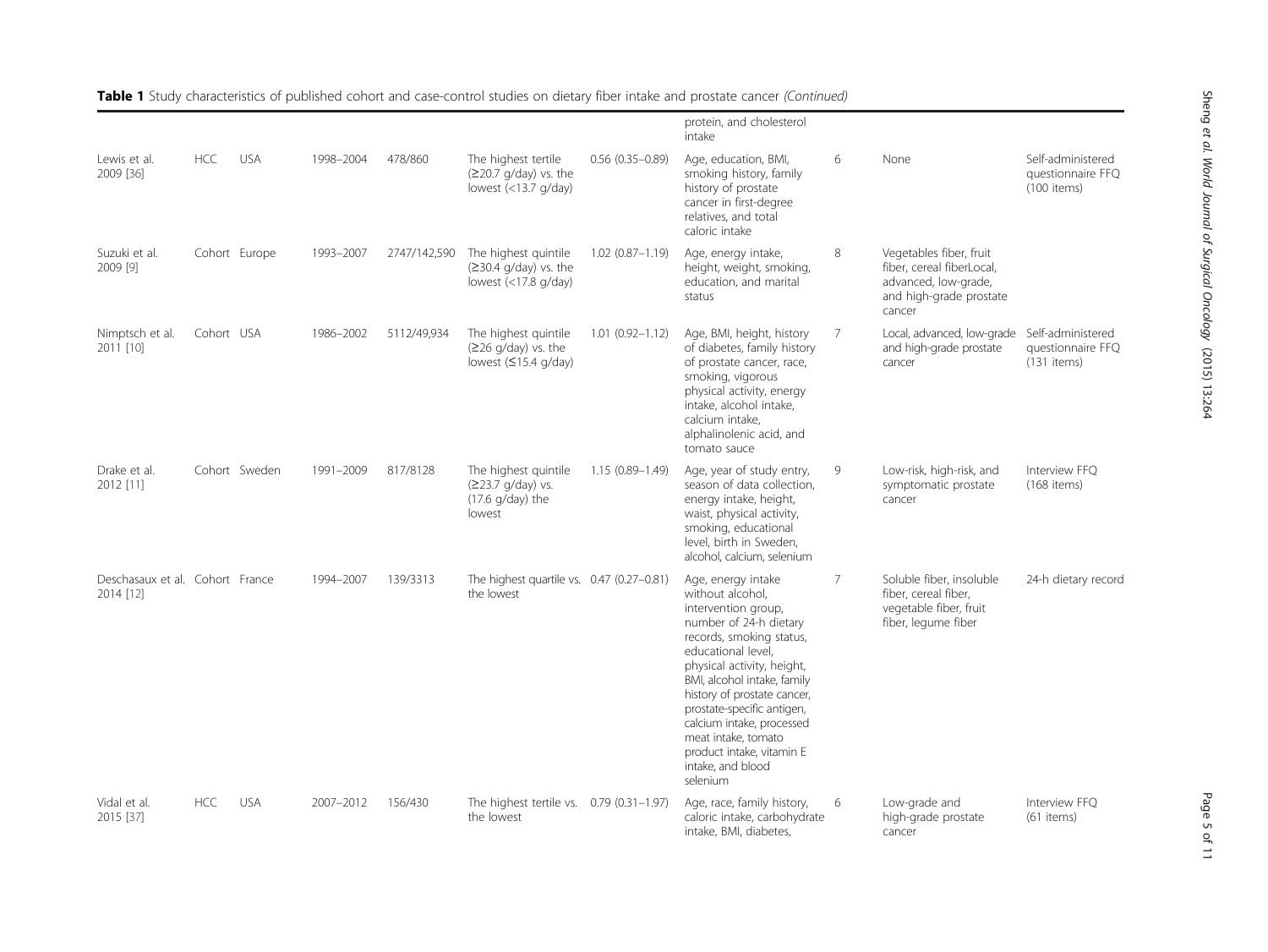|                            |              |           |            |                                                          | physical activity, alcohol,<br>and smoking status                                                                                                                      |                                                                          |                                                       |
|----------------------------|--------------|-----------|------------|----------------------------------------------------------|------------------------------------------------------------------------------------------------------------------------------------------------------------------------|--------------------------------------------------------------------------|-------------------------------------------------------|
| Sawada et al.<br>2015 [13] | Cohort Japan | 1995-2009 | 825/43,435 | The highest quartile vs. 1.00 (0.77, 1.29)<br>the lowest | Age, public health center<br>area, smoking status,<br>drinking frequency,<br>marital status, BMI,<br>and intakes of green tea,<br>genistein, SFAs, and<br>carbohydrate | Soluble fiber, insoluble<br>fiber, local and<br>advanced prostate cancer | Self-administered<br>questionnaire FFQ<br>(138 items) |

PCC population-based case-control studies, HCC hospital-based case-control studies, FFQ food-frequency questionnaire, BMI body mass index Evaluated by nine-star Newcastle-Ottawa Scale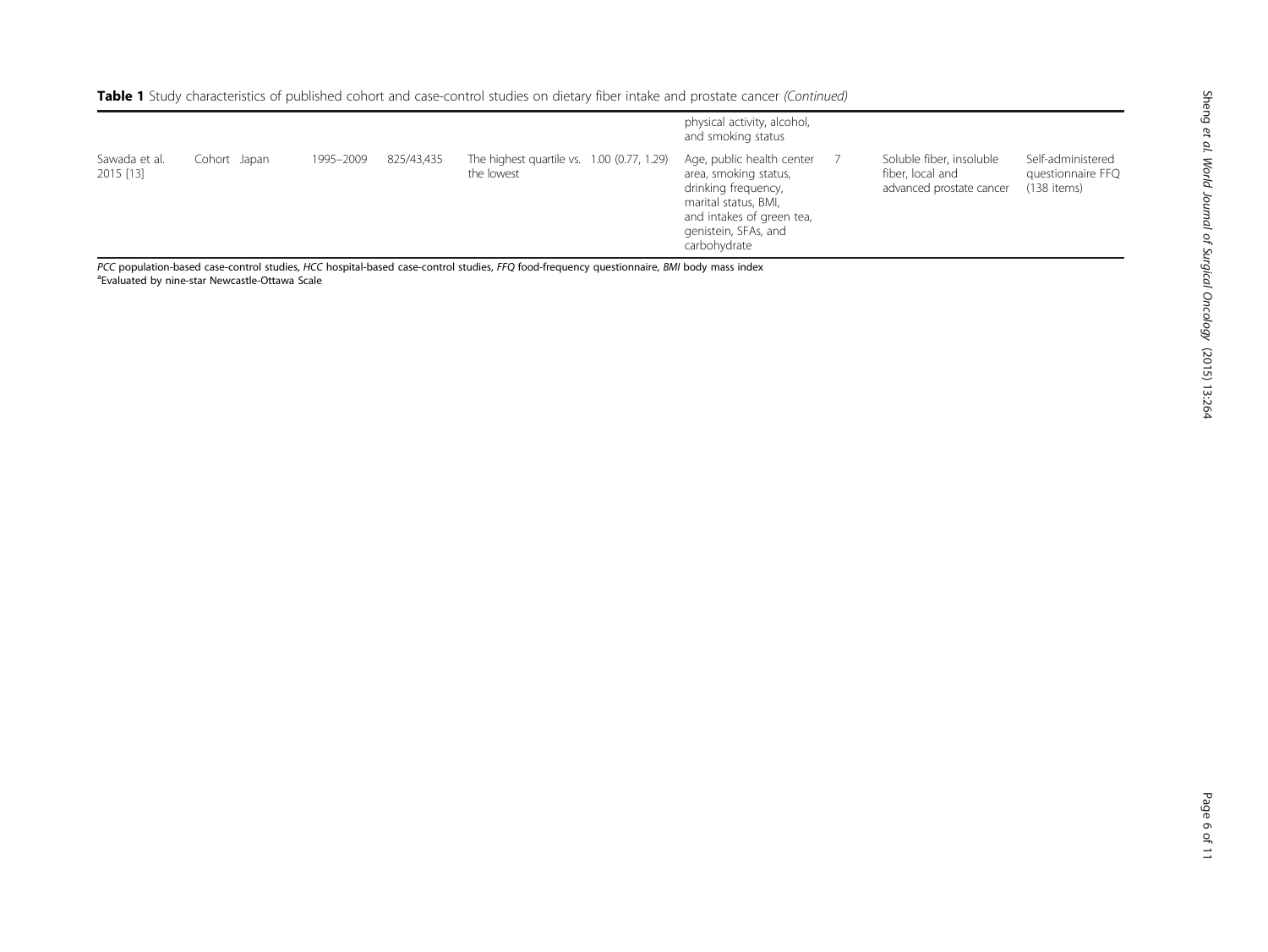<span id="page-6-0"></span>

protective association with low- or high-stage disease (Table [2\)](#page-8-0).

## **Discussion**

This is the first meta-analysis for clarification of the association between fiber intake and risk of prostate cancer. Twelve case-control studies and 5 prospective studies involving more than 8000 cases were included in our

study. The results suggested no significant association between dietary fiber intake and prostate cancer incidence.

Although the pooled analysis from the case-control studies suggested a significant reduction in risk, the results from the cohort studies were non-significant, suggesting that our conclusion depend mainly on the cohort studies. It is generally thought that cohort studies provide stronger evidence regarding an association than

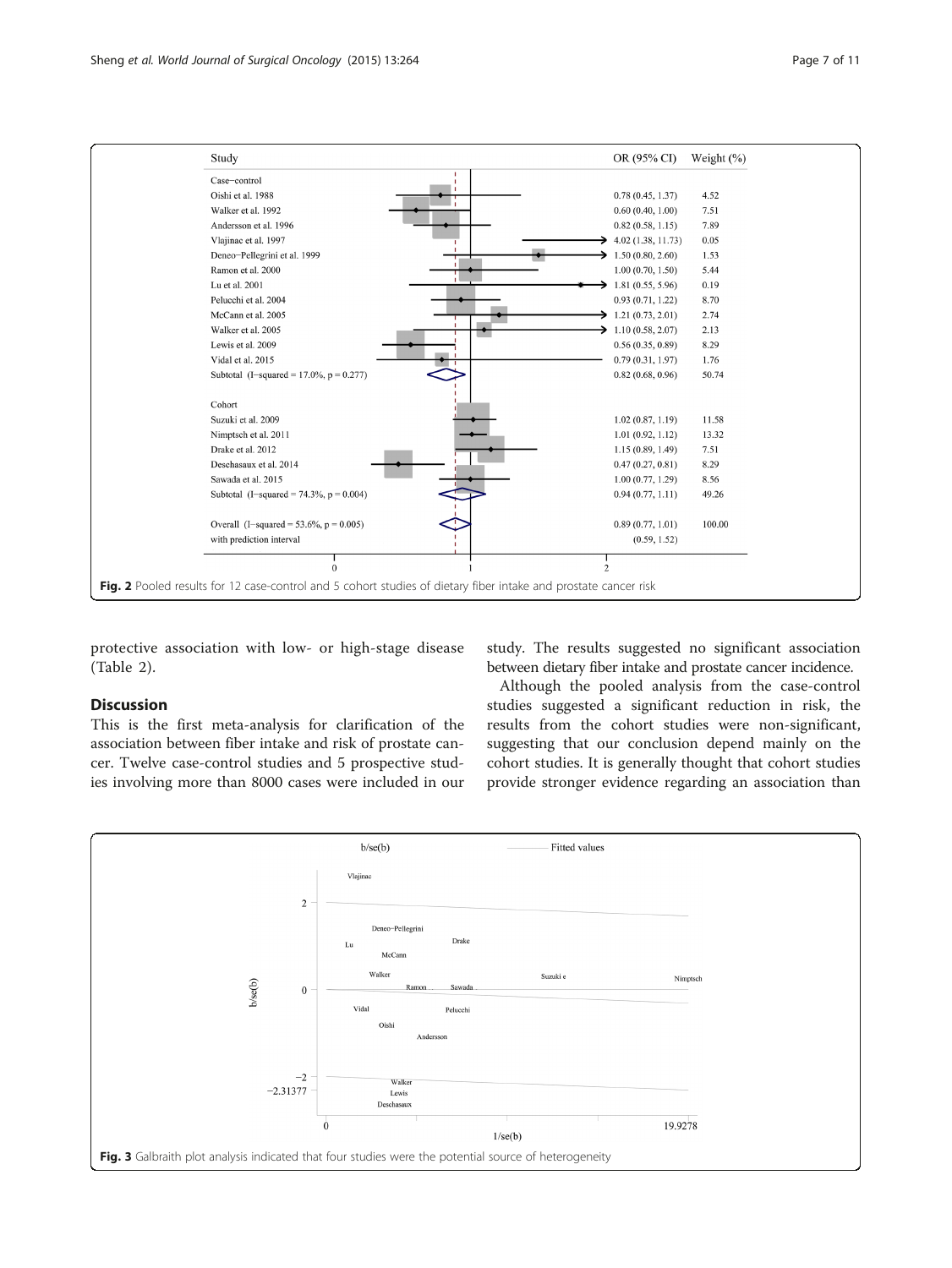<span id="page-7-0"></span>

case-control studies because they are less prone to differential recall of dietary habits or selection bias. Therefore, the evidence from case-control studies should be viewed with caution, particularly considering that the combined risk estimates from all studies suggested no association. In the subgroup analysis separated by study quality, we observed that fiber intake was associated with decreased risk of prostate cancer in low-quality studies, but no significant association in high-quality studies. This may account partly for the discrepancy between cohort and case-control studies, since all 5 cohort studies were high-quality studies published after 2009, while 8 of 12 case-control studies were low-quality ones. Moreover, the non-significant relationships were similar independent of study design, geographical region, method of dietary assessment, and adjustment for several essential confounders or not, further strengthening the stability of our findings.

We observed a significant heterogeneity among studies, which was partly explained by the fact that levels in the lowest and highest categories and the range of intake were various and quite heterogeneous across studies. In addition, accurate assessment of fiber intake is a challenge. A previous meta-analysis suggested that the different definition of dietary fiber between included studies may contribute to heterogeneity in the results [\[44\]](#page-10-0). However, only one study used the Englyst method for the definition of fiber [[32](#page-10-0)]. Also, the extent to which confounding factors were controlled differed among studies, which may bring heterogeneity and resulted in inaccurate pooled estimates. For the two established risk factors, all studies included in this meta-analysis provided risk estimates adjusted for age, while 8 of 17 studies controlled for a family history of prostate cancer in their analyses [[6, 10](#page-9-0), [12,](#page-9-0) [29](#page-10-0)–[31](#page-10-0), [36, 37](#page-10-0)]. However, it is unlikely that a family history of prostate cancer is a strong confounder because it is not strongly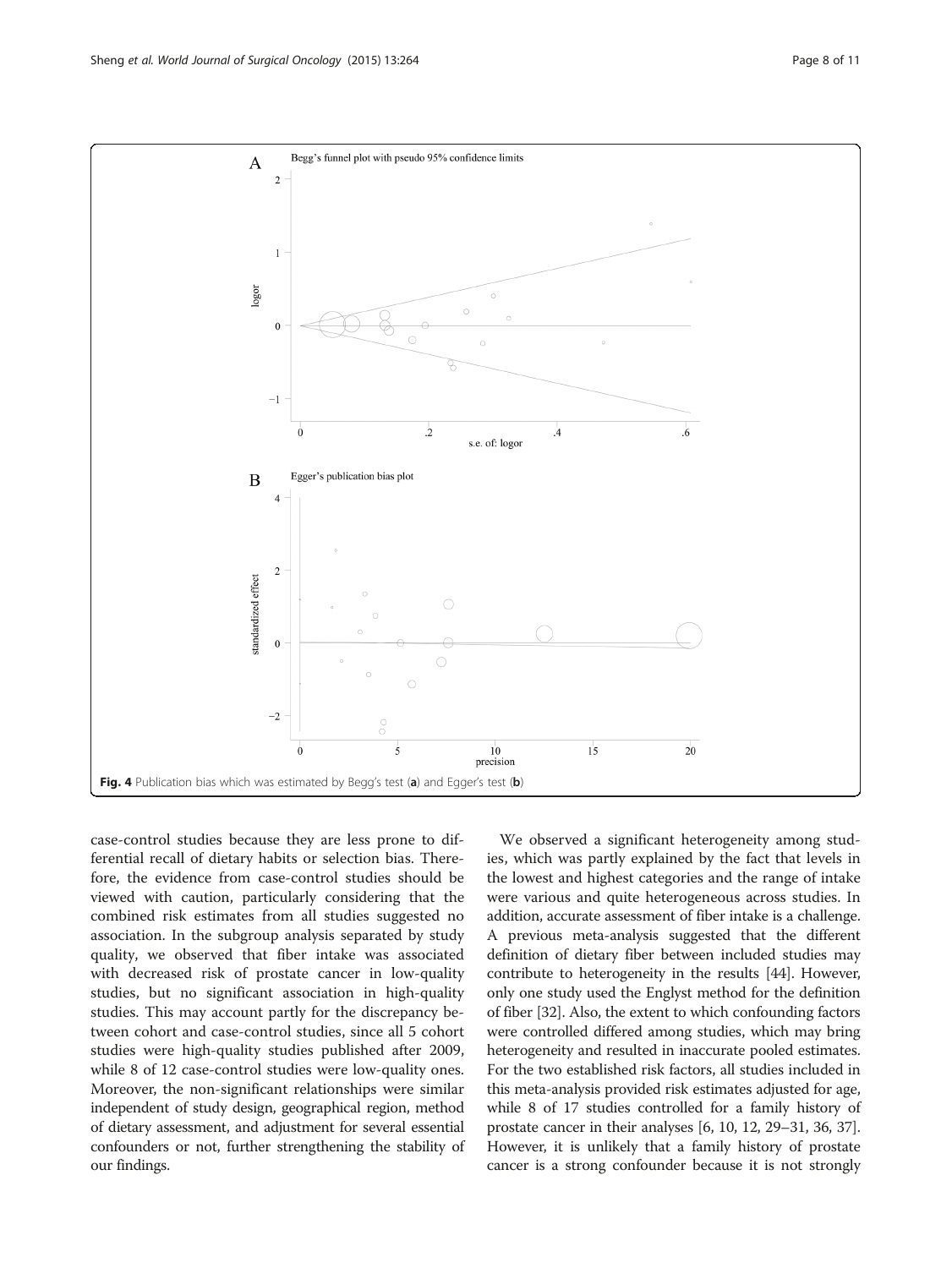| Outcome of interest               | No. of studies | OR (95 % CI)          | $\rho_{\text{heterogeneity}}$ | $1^2$ (%)           | $p$ for interaction |
|-----------------------------------|----------------|-----------------------|-------------------------------|---------------------|---------------------|
| Total dietary fiber               | 17             | 0.89 (0.77, 1.01)     | 0.005                         | 53.6                |                     |
| Study design                      |                |                       |                               |                     |                     |
| Cohort                            | 5              | 0.94(0.77, 1.11)      | 0.004                         | 74.3                | 0.202               |
| Case-control                      | 12             | 0.82 (0.68, 0.96)     | 0.277                         | 17.0                |                     |
| Study quality                     |                |                       |                               |                     |                     |
| Low                               | 8              | $0.73$ (0.56, 0.90)   | 0.335                         | 12.2                | 0.033               |
| High                              | 9              | 0.96 (0.83, 1.08)     | 0.04                          | 51.7                |                     |
| Geographical region               |                |                       |                               |                     |                     |
| Europe                            | 7              | 0.90(0.71, 1.09)      | 0.01                          | 63.5                | 0.937               |
| North America                     | 6              | 0.90(0.64, 1.16)      | 0.059                         | 53.1                |                     |
| Japan                             | $\overline{2}$ | 0.95 (0.72, 1.17)     | 0.41                          | $\mathbf 0$         |                     |
| Assessment                        |                |                       |                               |                     |                     |
| Interview                         | 11             | $0.94$ $(0.79, 1.10)$ | 0.313                         | 13.8                | 0.931               |
| Questionnaire                     | $\overline{4}$ | 0.93(0.76, 1.09)      | 0.02                          | 69.7                |                     |
| Family history                    |                |                       |                               |                     |                     |
| Yes                               | 8              | $0.84$ $(0.62, 1.05)$ | 0.002                         | 69.4                | 0.44                |
| No                                | 9              | 0.94(0.81, 1.08)      | 0.187                         | 29.0                |                     |
| <b>BMI</b>                        |                |                       |                               |                     |                     |
| Yes                               | 8              | 0.87 (0.66, 1.08)     | 0.001                         | 70.3                | 0.695               |
| $\rm No$                          | 9              | $0.92$ (0.79, 1.06)   | 0.21                          | 26.4                |                     |
| Energy intake                     |                |                       |                               |                     |                     |
| Yes                               | 14             | 0.91 (0.78, 1.04)     | 0.007                         | 55.1                | 0.507               |
| <b>No</b>                         | 3              | 0.81 (0.54, 1.07)     | 0.14                          | 49.2                |                     |
| Multiple confounders <sup>a</sup> |                |                       |                               |                     |                     |
| Yes                               | 6              | 0.82 (0.54, 1.09)     | 0.306                         | 14.4                | 0.387               |
| $\rm No$                          | 11             | 0.95(0.84, 1.05)      | < 0.001                       | 77.7                |                     |
| Tumor stage                       |                |                       |                               |                     |                     |
| Local                             | 3              | 0.98 (0.89, 1.08)     | 0.24                          | 30.5                | 0.562               |
| Advanced                          | 4              | 0.93 (0.79, 1.07)     | 0.24                          | 29.3                |                     |
| Source of intake                  |                |                       |                               |                     |                     |
| Cereal fiber                      | 3              | 1.05 (0.94, 1.16)     | 0.52                          | $\mathsf{O}\xspace$ | 0.02                |
| Fruit fiber                       | 3              | 0.92 (0.81, 1.03)     | 0.55                          | $\mathsf{O}\xspace$ |                     |
| Vegetable fiber                   | 3              | 0.87 (0.53, 1.21)     | 0.001                         | 84.8                |                     |
| Legume fiber                      | $\mathbf{1}$   | 0.55 (0.32, 0.95)     | <b>NA</b>                     | $\sf NA$            |                     |
| Solubility                        |                |                       |                               |                     |                     |
| Soluble fiber                     | $\overline{2}$ | 0.87 (0.52, 1.22)     | 0.13                          | 57.2                | 0.777               |
| Insoluble fiber                   | 3              | $0.80$ (0.46, 1.13)   | 0.005                         | 81.0                |                     |

<span id="page-8-0"></span>Table 2 Subgroup analyses of odds ratios for the association between fiber intake and risk of prostate cancer

<sup>a</sup>Multiple confounders refer to effect estimates adjusted for at least family history, BMI, and energy intake

related to fiber intake. In the subgroup analysis, results that did and did not adjust for family history did not differ in the meta-regression. The summary OR represents the combination of different types of fiber, such as soluble and insoluble fiber, and fiber from different food sources, which may have different effects on prostate cancer, though the pooled estimates of subtypes suggested no association, except for the legume fiber. Intakes of different types of fiber vary across countries, thus providing another explanation for the heterogeneity across studies. We also performed Galbraith plot analysis and identified four studies reporting extreme ORs as the potential sources of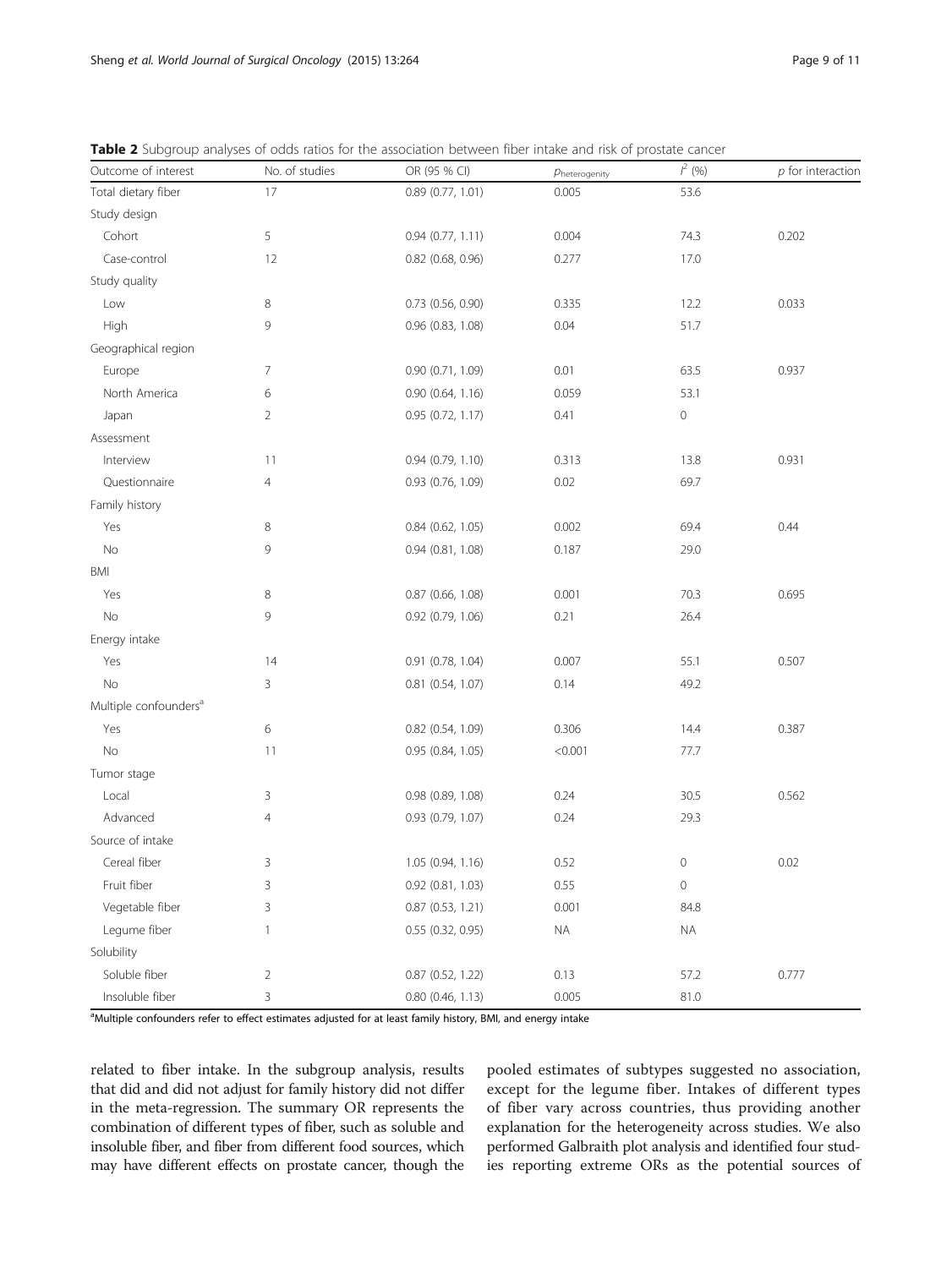<span id="page-9-0"></span>heterogeneity [12, [27](#page-10-0), [28, 36](#page-10-0)]. No heterogeneity existed after excluding these four studies.

It has been suggested that dietary fiber may reduce prostate cancer risk possibly by increasing circulating levels of sex hormone-binding globulin [[45](#page-10-0)] and improving insulin sensitivity [[46](#page-10-0)]. Fiber may reduce insulin resistance through a decrease in carbohydrate absorption rate [\[47](#page-10-0)]. Insulin resistance and hyperinsulinemia, by decreasing insulin-like growth factor (IGF) binding proteins and increasing IGF concentrations, may stimulate prostate carcinogenesis [\[46\]](#page-10-0). Foods rich in dietary fiber also contain dietary lignans, which are postulated to be associated with a decreased risk of prostate cancer [\[48](#page-10-0)]. New evidence showed that inositol hexaphosphate (IP6), a major component of high-fiber diet, could control the progression of prostate cancer in mice due to its antiangiogenic effects [\[49\]](#page-10-0). The inconsistency between experimental and epidemiology studies may be partly explained by the low bioavailability of these active ingredients in human plasma, and the drug accumulation could not achieve high levels in prostate. It was noted that most of the included studies were conducted in western countries, and the western diet is typically described as being high fat and low fiber compared with Asian diet [[50\]](#page-10-0), probably leading to relatively low blood levels of active ingredients in the subjects, thus the nonsignificant findings in the meta-analysis.

Our study has several important limitations. First, fiber intake was generally not the main focus of the included studies. Although analysis of total fiber on prostate cancer incidence was based on many studies, results for fiber subtypes and secondary outcomes of local and advanced stage disease were limited. As such, the pooled estimates were more susceptible to the influence from individual studies and should be interpreted with caution. Second, we were unable to conduct dose-responses because some studies did not provide the value of fiber intake in each category, and the number of cases and noncases by stratum were often missing in studies. Third, although most studies included in our analysis had performed adjustment for a wide range of confounders, we could not rule out the possibility that other unidentified or unmeasured factors could affect the association. Fourth, we did not sought to include unpublished data or papers in other languages, yet little evidence of publication bias was observed.

# Conclusions

In conclusion, this meta-analysis of epidemiological studies provides evidence that diets with high intake of plant-based foods rich in fiber may have no impact in the prevention of prostate cancer. Additional studies, especially large prospective cohort studies, are warranted to confirm these findings and address the effects of different fiber subtypes and secondary outcomes.

### Abbreviations

BMI: body mass index; CI: confidence interval; FFQ: Food frequency questionnaire; IGF: insulin-like growth factor; OR: odds ratio; RR: relative risk.

## Competing interests

The authors declare that they have no competing interests.

#### Authors' contributions

TS wrote the manuscript. TS and TM analyzed the data. TS and TM performed the statistical analysis. RS and HS revised the manuscript. All authors read and approved the final manuscript.

### Author details

<sup>1</sup>Department of Urology, Jiaxing Affilated Hospital of Zhejiang Chinese Medical University, Jiaxing, Zhejiang Province, China. <sup>2</sup>Department of Pharmacy, Jiaxing Affilated Hospital of Zhejiang Chinese Medical University, Zhongshan East Road 1501, Jiaxing, Zhejiang Province 314001, China.

## Received: 9 April 2015 Accepted: 17 August 2015 Published online: 28 August 2015

#### References

- 1. Torre LA, Bray F, Siegel RL, Ferlay J, Lortet-Tieulent J, Jemal A. Global cancer statistics, 2012. CA Cancer J Clin. 2015;65:87–108.
- 2. Chan JM, Jou RM, Carroll PR. The relative impact and future burden of prostate cancer in the United States. J Urol. 2004;172:S13–16. discussion S17.
- 3. Shimizu H, Ross RK, Bernstein L, Yatani R, Henderson BE, Mack TM. Cancers of the prostate and breast among Japanese and white immigrants in Los Angeles County. Br J Cancer. 1991;63:963–6.
- 4. Bingham SA, Day NE, Luben R, Ferrari P, Slimani N, Norat T, et al. Dietary fibre in food and protection against colorectal cancer in the European Prospective Investigation into Cancer and Nutrition (EPIC): an observational study. Lancet. 2003;361:1496–501.
- 5. Baghurst PA, Rohan TE. High-fiber diets and reduced risk of breast cancer. Int J Cancer. 1994;56:173–6.
- 6. Pelucchi C, La Vecchia C, Chatenoud L, Negri E, Conti E, Montella M, et al. Dietary fibres and ovarian cancer risk. Eur J Cancer. 2001;37:2235–9.
- 7. Soler M, Bosetti C, Franceschi S, Negri E, Zambon P, Talamini R, et al. Fiber intake and the risk of oral, pharyngeal and esophageal cancer. Int J Cancer. 2001;91:283–7.
- 8. Wiseman M. The second World Cancer Research Fund/American Institute for Cancer Research expert report. Food, nutrition, physical activity, and the prevention of cancer: a global perspective. Proc Nutr Soc. 2008;67:253–6.
- 9. Suzuki R, Allen NE, Key TJ, Appleby PN, Tjonneland A, Johnsen NF, et al. A prospective analysis of the association between dietary fiber intake and prostate cancer risk in EPIC. Int J Cancer. 2009;124:245–9.
- 10. Nimptsch K, Kenfield S, Jensen MK, Stampfer MJ, Franz M, Sampson L, et al. Dietary glycemic index, glycemic load, insulin index, fiber and whole-grain intake in relation to risk of prostate cancer. Cancer Causes Control. 2011;22:51–61.
- 11. Drake I, Sonestedt E, Gullberg B, Ahlgren G, Bjartell A, Wallstrom P, et al. Dietary intakes of carbohydrates in relation to prostate cancer risk: a prospective study in the Malmo Diet and Cancer cohort. Am J Clin Nutr. 2012;96:1409–18.
- 12. Deschasaux M, Pouchieu C, His M, Hercberg S, Latino-Martel P, Touvier M. Dietary total and insoluble fiber intakes are inversely associated with prostate cancer risk. J Nutr. 2014;144:504–10.
- 13. Sawada N, Iwasaki M, Yamaji T, Shimazu T, Sasazuki S, Inoue M, et al. Fiber intake and risk of subsequent prostate cancer in Japanese men. Am J Clin Nutr. 2015;101:118–25.
- 14. Fincham SM, Hill GB, Hanson J, Wijayasinghe C. Epidemiology of prostatic cancer: a case-control study. Prostate. 1990;17:189–206.
- 15. Augustin LS, Galeone C, Dal Maso L, Pelucchi C, Ramazzotti V, Jenkins DJ, et al. Glycemic index, glycemic load and risk of prostate cancer. Int J Cancer. 2004;112:446–50.
- 16. Bradbury KE, Appleby PN, Key TJ. Fruit, vegetable, and fiber intake in relation to cancer risk: findings from the European Prospective Investigation into Cancer and Nutrition (EPIC). Am J Clin Nutr. 2014;100 Suppl 1:394S–8S.
- 17. Westerlund A, Steineck G, Balter K, Stattin P, Gronberg H, Hedelin M. Dietary supplement use patterns in men with prostate cancer: the Cancer Prostate Sweden study. Ann Oncol. 2011;22:967–72.